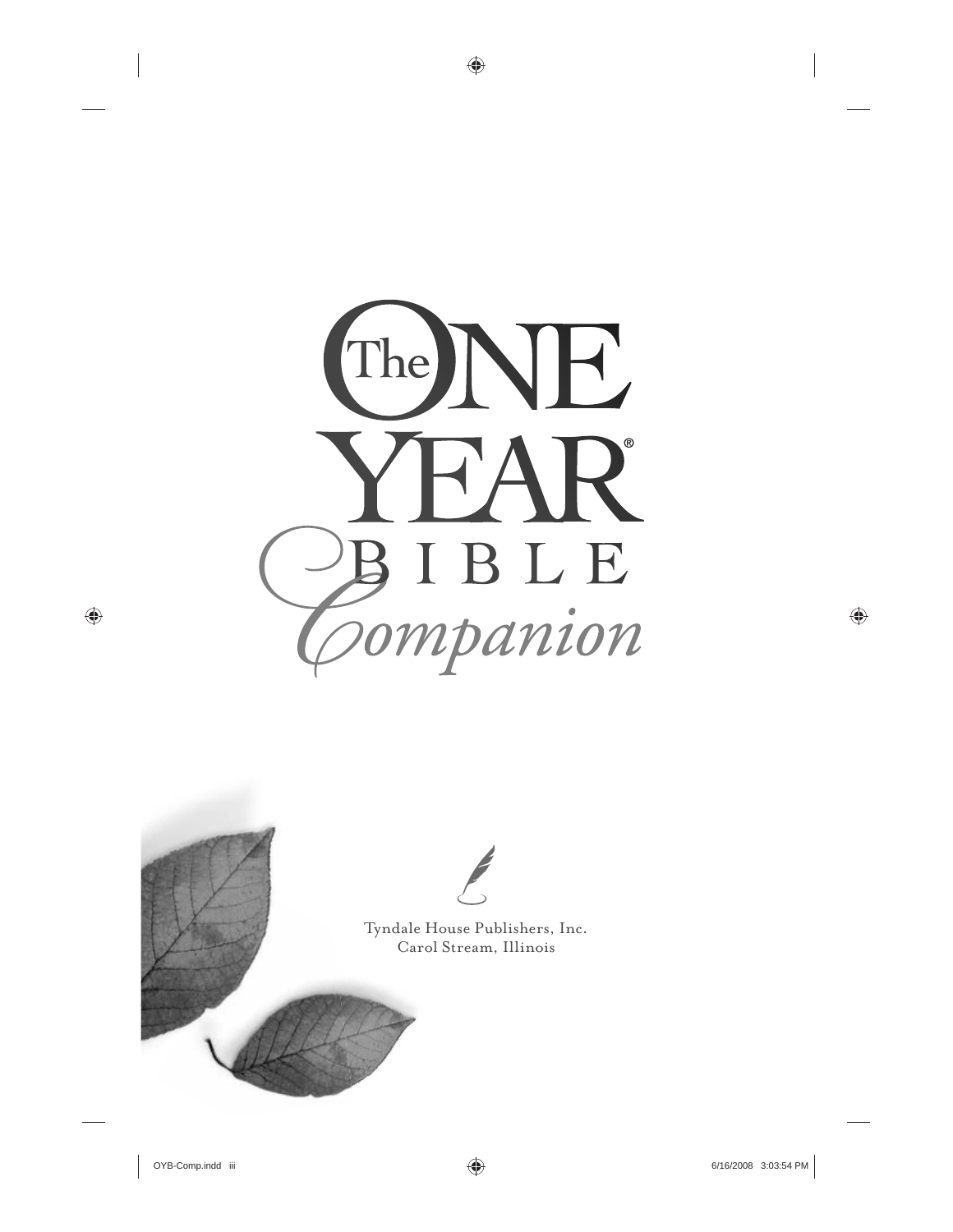Visit Tyndale's exciting Web site at www.tyndale.com

*TYNDALE* and Tyndale's quill logo are registered trademarks of Tyndale House Publishers, Inc.

*The One Year* is a registered trademark of Tyndale House Publishers, Inc.

*The One Year Bible Companion*

Copyright © 1992 by Tyndale House Publishers, Inc. All rights reserved.

Material in this book has been adapted by Daniel Partner from *Life Application Bible* (1987), *New Bible Companion* (Hughes and Laney, 1990), *Young's Compact Bible Dictionary* (Young and Swanson, 1989), and *New Commentary on the Whole Bible*, New Testament (Douglas and Comfort, 1990) by permission of Tyndale House Publishers, Inc.

Scripture quotations marked NIV are taken from the *Holy Bible*, New International Version®. NIV®. Copyright © 1973, 1978, 1984 by International Bible Society. Used by permission of Zondervan. All rights reserved.

Scripture quotations marked KJV are taken from the *Holy Bible*, King James Version.

Scripture quotations marked "NKJV™" are taken from the New King James Version®. Copyright © 1982 by Thomas Nelson, Inc. Used by permission. All rights reserved.

Scripture quotations marked RSV are taken from the *Holy Bible*, Revised Standard Version, copyright © 1946, 1952, 1971 by the Division of Christian Education of the National Council of the Churches of Christ in the United States of America, and are used by permission. All rights reserved.

Scripture quotations marked NRSV are taken from the *New Revised Standard Version of the Bible*, copyrighted, 1989 by the Division of Christian Education of the National Council of the Churches of Christ in the United States of America, and are used by permission. All rights reserved.

Scripture quotations marked NASB are taken from the *New American Standard Bible*, © 1960, 1962, 1963, 1968, 1971, 1972, 1973, 1975, 1977 by The Lockman Foundation. Used by permission.

Scripture quotations marked TLB are taken from *The Living Bible*, copyright © 1971. Used by permission of Tyndale House Publishers, Inc., Carol Stream, Illinois 60188. All rights reserved.

### **Library of Congress Cataloging-in-Publication Data**

The One year Bible companion.

 p. cm. ISBN-13: 978-0-8423-4616-0 ISBN-10: 0-8423-4616-3 1. Bible—Handbooks, manuals, etc. 2. Bible—Reading. BS417.064 1992 220′.076—dc20 92-28480

Printed in the United States of America

14 13 12 11 10 09 08 16 17 16 15 14 13 12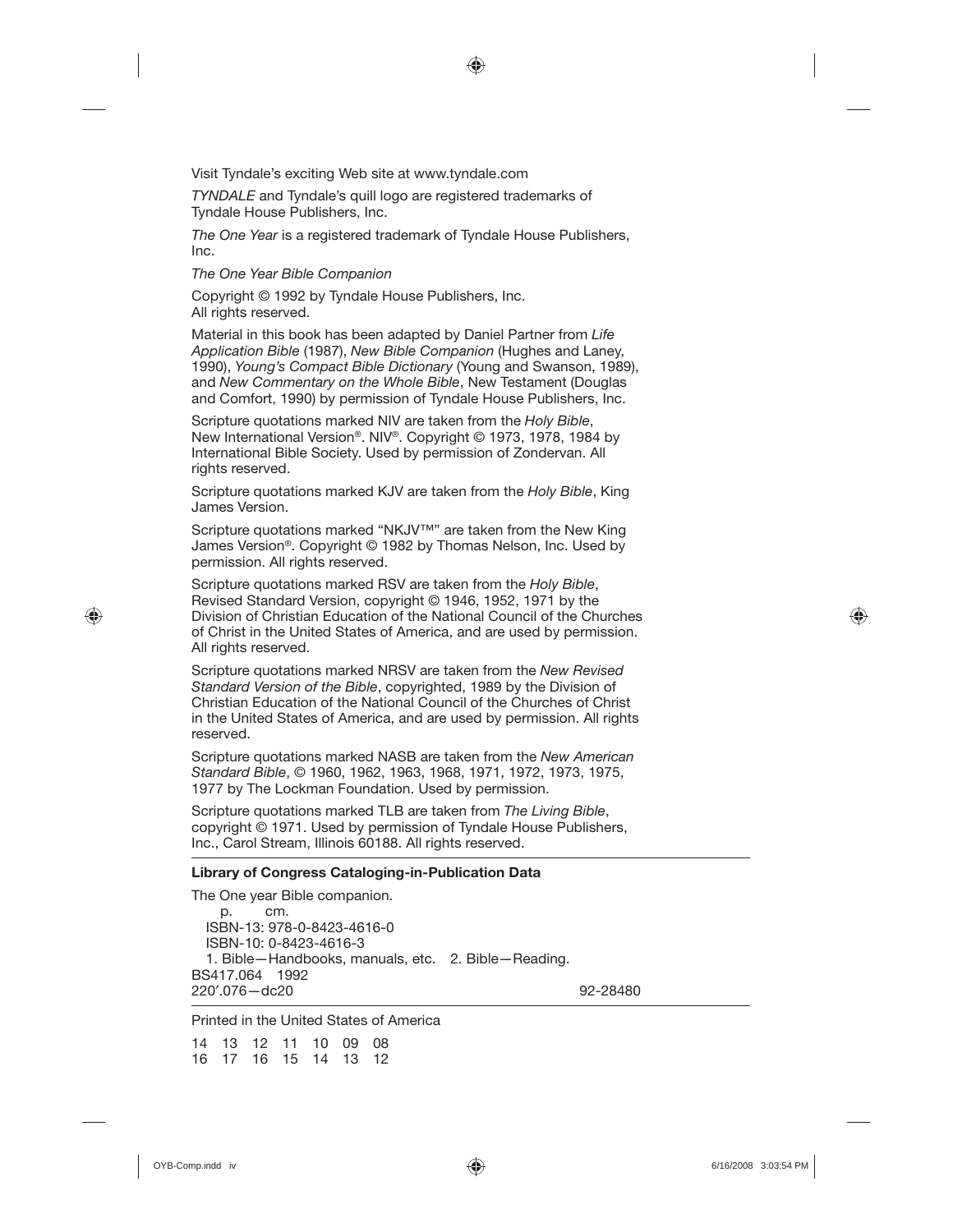# I*ntroductions to each book of the Bible*

### **GENESIS**

 *Author:* Moses

 *Date:* 1420 or 1220 B.C.

- *Content:* The book of Genesis was written to explain how everything began; in fact, the very title Genesis means "origin" or "beginning." It explains that God created the universe, how man was created and placed in a perfect environment, how sin began, and how God provided salvation for lost man. The beginning of human history is described, the beginning of human arts and crafts, how human languages began, and where the various nations came from. The focus then shifts to the beginning of the Hebrew people with Abraham, followed by the histories of Isaac, Jacob and his sons, and the book end with Joseph in Egypt.
- *Theme:* The main idea that runs through the book is that although God made everything good and man's sin has spoiled it, God has not given up, but is now in search of man to save him. The overall control of God is stressed, and special attention is given to how God directs history for the good of his people and their salvation (Gen. 50:20).

### **EXODUS**

 *Author:* Moses

 *Date:* 1420 or 1220 B.C.

*Content:* The book of Exodus deals with the significant facts surrounding Israel's emergence as a nation. Moses' great leadership is described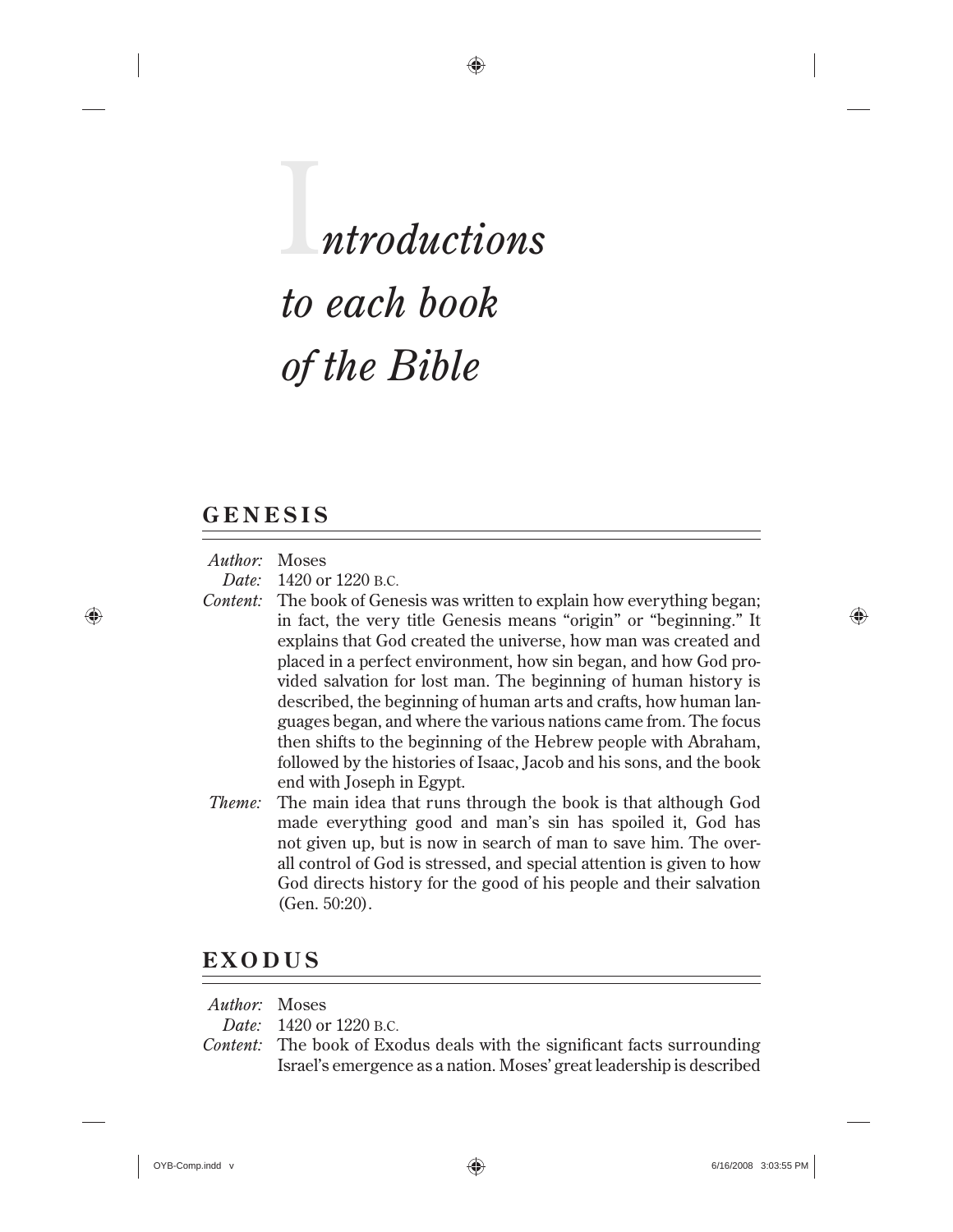as he accepted God's call to return to Egypt in order to lead God's people to freedom. God sent the ten devastating plagues upon Egypt because the Pharaoh refused to obey his command. The ceremony of Passover was established during the last plague and became a memorial of God's deliverance for all time to Israel. The Israelites crossed the sea and arrived at Mt. Sinai where God gave the Ten Commandments and the plan for the tabernacle, and the covenant was renewed with the nation.

*Theme:* The power of God over evil is clearly shown when God defeats the enemies of his people by delivering them from bondage, but God expects that we trust and obey him in return. Worship in the Tabernacle and adherence to the law were two aspects of Israel's obedience.

### **LEVITICUS**

- *Author:* Moses
- *Date:* 1420 or 1220 B.C.
- *Content:* The book of Leviticus was designed to be a handbook for the priests or Levites, hence the name Leviticus. It sets down the regulations that were to govern the life of Israel in general and specifically to give regulations concerning sacrifice and worship. All of the major sacrifices are described, as well as the way they were to be offered. All of the major festivals and holidays are discussed. There are also special sections devoted to the priesthood and regulations concerning ceremonial matters.
- *Theme:* The central theme of this book is that God has provided a way for atonement to be made by the offering of sacrificial blood. This whole system found its fulfillment in the shedding of Christ's blood as the one great sacrifice for the sins of the world. Leviticus also shows that worship is to be orderly and is to follow a regular pattern.

### **NUMBERS**

 *Author:* Moses

 *Date:* 1420 or 1220 B.C.

*Content:* This book deals with the journey of Israel from Mt. Sinai to the edge of Canaan and the Israelites' preparation to enter the Land. Because of sin and unbelief, however, they were not allowed by God to claim their inheritance but were condemned to wander in the wilderness for forty years. After the forty years they slowly made their way back to Canaan—this time ready to obey God's commands. After winning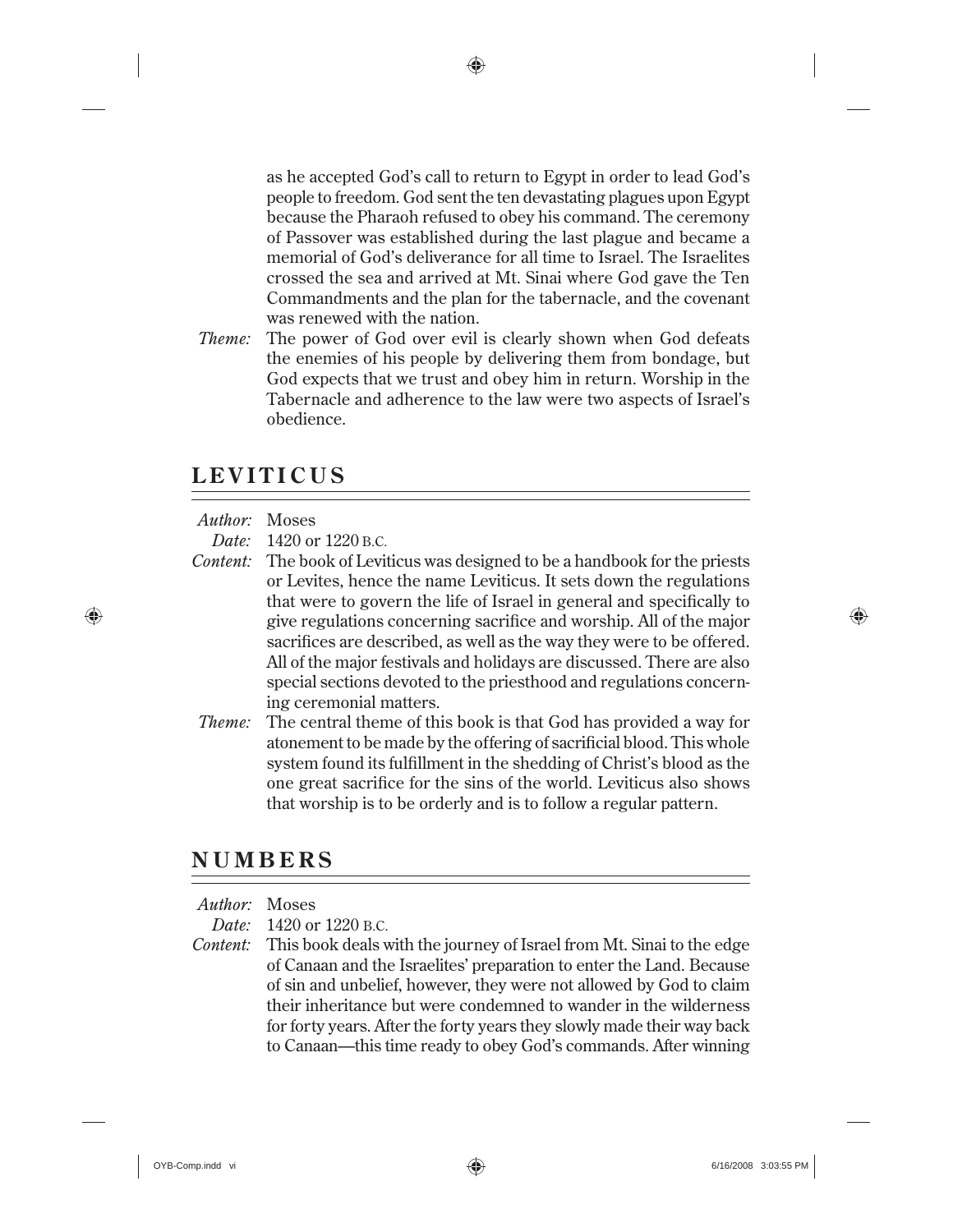*Author:* Matthew

 *Place:* Perhaps Antioch

 *Date:* A.D. 60–70

- *Content:* Matthew was a tax-collector, called by Jesus to follow him early in his public ministry; hence, he was an eyewitness of most of the events he describes. He begins with a detailed account of Jesus' birth of the virgin Mary, his baptism and temptation in the wilderness. Jesus came preaching the kingdom of God, entrance into which meant eternal life. One entered by repentance and faith. Matthew blocks the teaching of Jesus together into five discourses in which may be seen the ethics, the proclamation, the parables, the fellowship, and the consummation of the kingdom. Jesus' death and resurrection end the Gospel with the command to go into all the world with the good news (gospel) of Jesus Christ.
- *Theme:* Matthew's main purpose in writing his Gospel is to show that Jesus fulfills the promise of God in the Old Testament. For this reason Jesus is introduced as "a descendant of King David and of Abraham" (Matt. 1:1), and Matthew makes use of numerous Old Testament prophecies and quotations to explain Jesus' life. Jesus came to be the Savior of the Jews (Matt. 1:21), the Gentiles (Matt. 4:13–16), and ultimately the world (Matt. 28:19). The ethics required by members of God's kingdom are found in the Sermon on the Mount (Matt. 5–7) where the world's values are rejected and the Kingdom of God and his righteousness become supreme (Matt. 6:33).

### **MARK**

 *Author:* Mark

 *Place:* Rome

 *Date:* A.D. 60–65

*Content:* John Mark was a companion of the apostle Paul. He finally settled in Rome where he wrote down the remembrances of the apostle Peter. Thus Mark's Gospel reflects the words of an eyewitness of the events he describes. Mark's purpose was to put together an expanded Gospel message. Hence it centers upon the acts of Jesus rather than his words and devotes a disproportionately large amount of material to the last week of Jesus' life. Mark's Gospel begins with Jesus' public ministry and preaching of the gospel of the Kingdom of God. Several explicit predictions of his coming death are made (Mark 8:31; 9:31; 10:33-34, 45) and then Jesus goes to the cross to die for the sins of the world.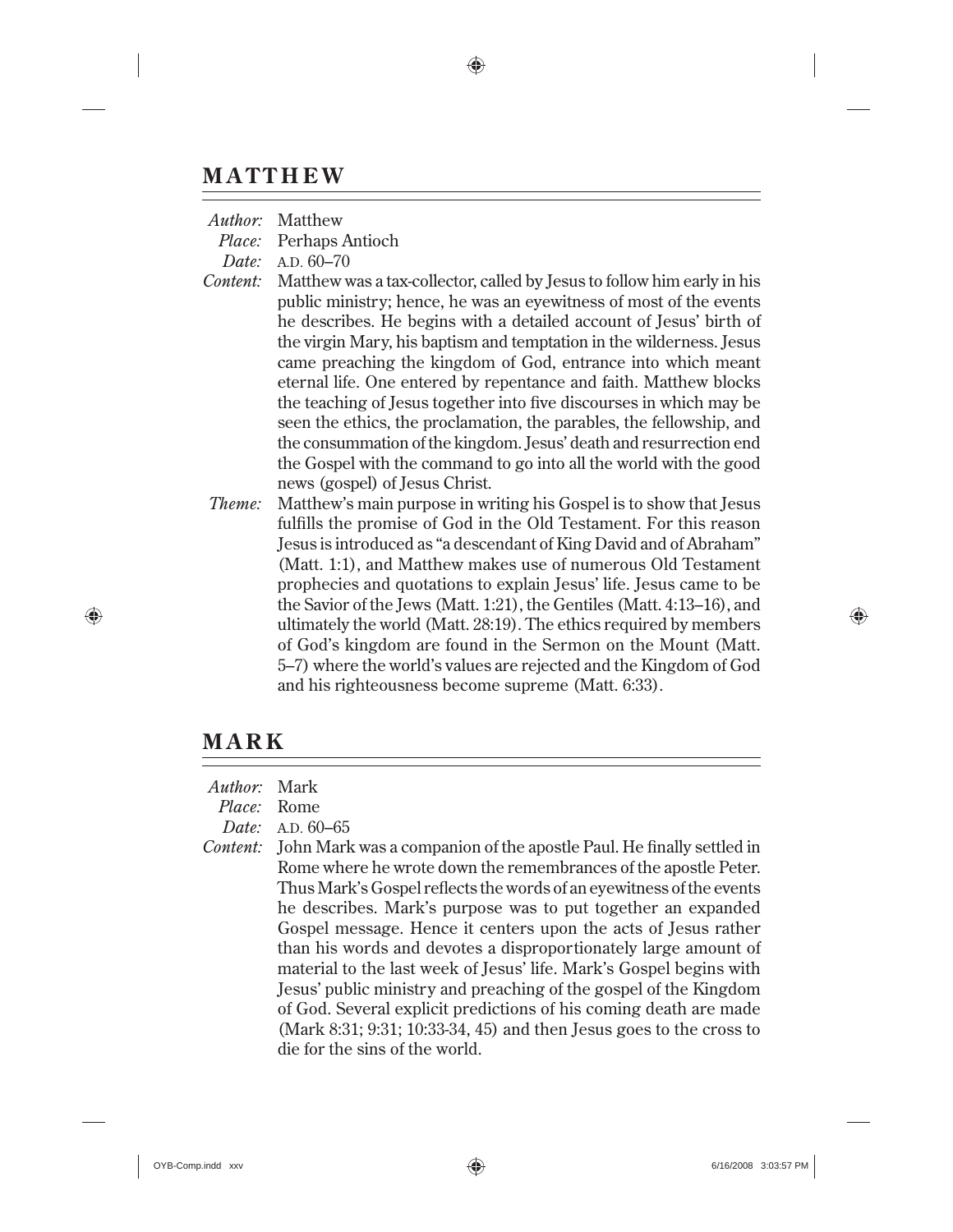*Theme:* Mark depicts Jesus as the Servant of God who came to do God's will. The miracles, healings, victory over demons, and personal power show the world that Jesus was no ordinary servant, but was truly the Son of God (Mark 15:39). Jesus' resurrection authenticated all that he did, and now we await his return in glory from heaven. Mark also wrote to encourage the Roman Christians in a time of persecution.

## **LUKE**

 *Author:* Luke  *Place:* Perhaps Caesarea  *Date:* A.D. 60–65  *Content:* Luke was a physician and a traveling companion of the Apostle Paul. He wrote his Gospel for a cultured Greek named Theophilus (Luke 1:3) in order to show the true humanity of Jesus and his place in his-

tory. For this reason Luke was careful to examine all the evidence very carefully and give precise dates for the events that took place. He begins with an account of Jesus' virgin birth, giving many details not found elsewhere. Jesus' Galilean ministry is described, followed by a lengthy account of Jesus' trip to Jerusalem. After Jesus' death and resurrection, the disciples are left rejoicing, waiting for the promised power of God from heaven to fill them.

 *Theme:* Whereas Matthew shows Jesus to be the Jewish Messiah and Mark shows Jesus as the servant of God, Luke depicts Jesus as the perfect God-man whose genealogy may be traced back to Adam (Luke 3:23-38). Jesus is the greatest man in history and is placed within the flow of world events by Luke. He is the greatest man because of what he taught, what he did, why he died—and because he rose again from the dead. For this reason we ought to accept him as our Lord.

## **JOHN**

 *Author:* John

 *Place:* Ephesus

 *Date:* A.D. 85–95

*Content:* The Gospel of John was written many years after Jesus' death and resurrection by the apostle John so that those who read it might believe in Christ and thus have life through his name (John 20:31). John begins with a prologue unique to this Gospel where Jesus' preexistent life with the Father is depicted to show that Jesus was not simply a great man, but God. Miracles of Jesus as well as many of Jesus' teachings not found elsewhere are then described. A long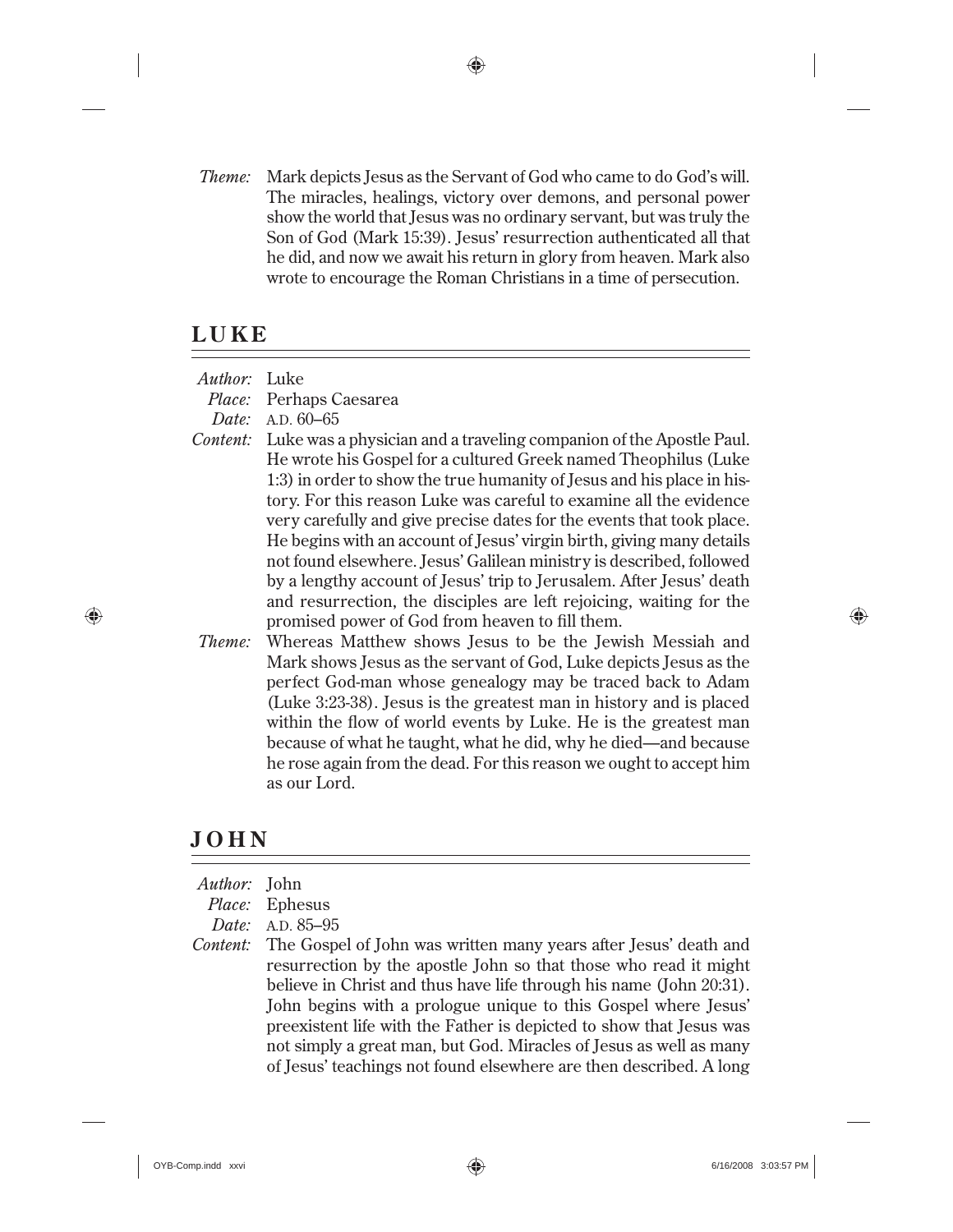Genesis 1:1–2:25; Matthew 1:1–2:12; Psalms 1:1-6; Proverbs 1:1-6

## **Q GENESIS 1:3–2:27**

*How long did it take God to create the world?*

There are two basic views about the days of creation: (1) each day was a literal 24-hour period; (2) each day represents an indefinite period of time (even millions of years). In response to the claim of scientists that the earth is millions or billions of years old, some Christians say there is a gap between Genesis 1:1 and 1:2. In this view the first creation was wrecked by Satan's fall; the six days were really a re-creation.

**Q GENESIS 2:9, 16-17** *Were the tree of life and the tree of the knowledge of good and evil real trees?*

Two views are often expressed: (1) The trees were real, but symbolic. Eating from the tree of life was a symbol of receiving eternal life from God. (2) The trees were real, possessing special properties. By eating the fruit from the tree of life, Adam and Eve could have had eternal life, enjoying a permanent relationship as God's children. Interestingly, the tree of life again appears in a description in Revelation 22 of people enjoying eternal life with God.

# **Q MATTHEW 1:18** *Why is the virgin birth important to the Christian faith?*

Jesus Christ, God's Son, had to be free from the sinful nature passed on to all other human beings by Adam. Because Jesus was born of a woman, he was a human being; but as the Son of God, Jesus was born without any trace of human sin. The sinless Savior lived a sinless life and died on the cross for the sins of the world.

# **Q MATTHEW 1:20** *Why did an angel come to Joseph?*

The conception and birth of Jesus Christ were supernatural events beyond human logic or reasoning. Because of this, God sent angels to help certain people understand the significance of what was happening (see Matt. 2:13, 19; Luke 1:11, 26; 2:9). Angels are spiritual beings created by God who help carry out his work on earth. They bring God's messages to people (Luke 1:26), protect God's people (Dan. 6:22), offer encouragement (Gen. 16:7ff.), give guidance (Exodus 14:19), carry out punishment (2 Samuel 24:16), patrol the earth  $(Zech. 1:9-14)$ , and fight the forces of evil  $(2$  Kings 6:16-18; Rev.  $20:1-2$ ). There are both good and bad angels (Rev. 12:7), but because bad angels are allied with the devil, or Satan, they have considerably less power and authority than good angels.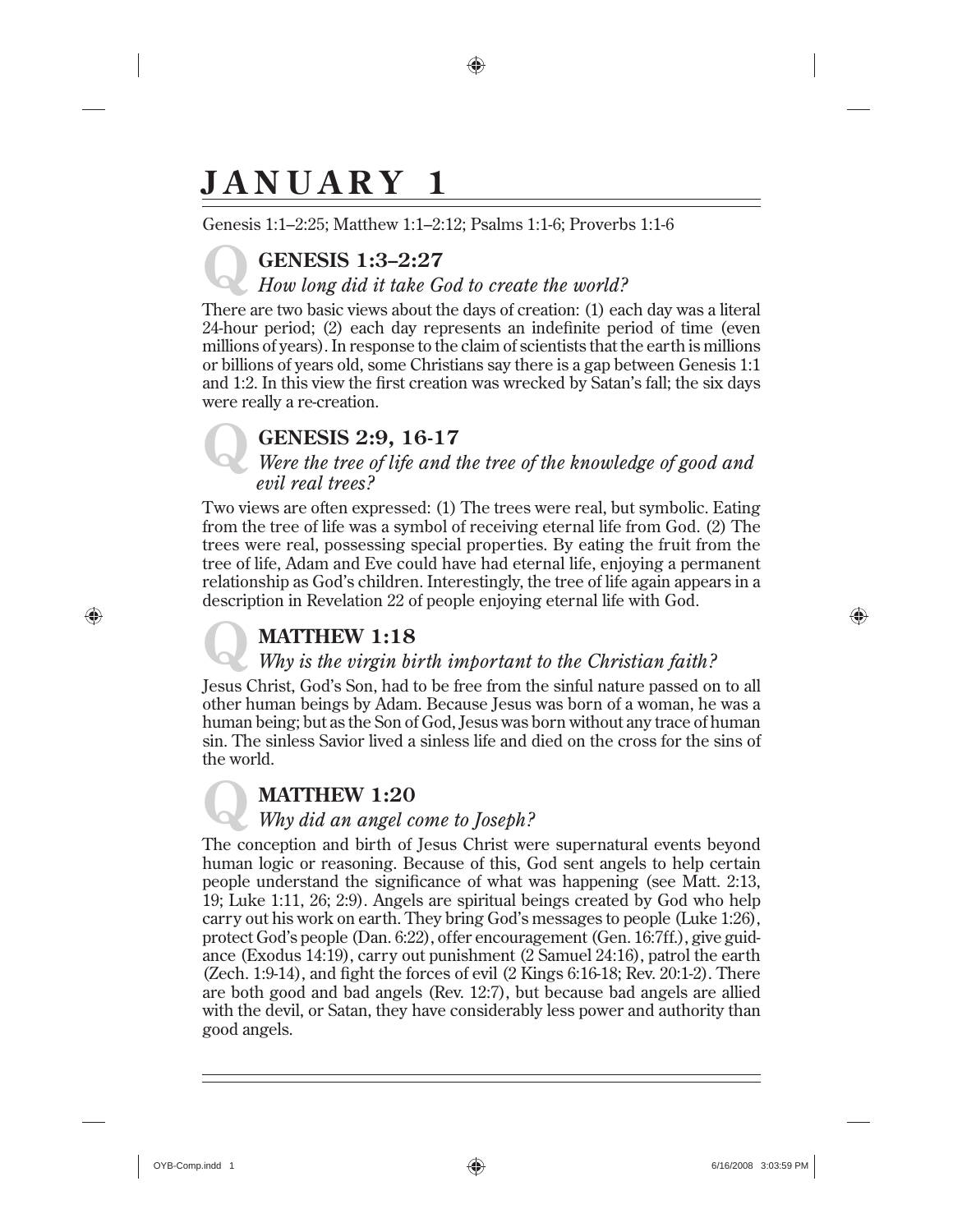Genesis 3:1–4:26; Matthew 2:13–3:6; Psalms 2:1-12; Proverbs 1:7-9

### **Q GENESIS 3:14-19**

*What was the result of the serpent's temptation of Adam and Eve?*

After the fall God changed the life of Adam and Eve and their descendants in the following ways: (1) The serpent was cursed for his evil work; (2) the Redeemer was promised for the salvation of humanity; (3) women were promised multiplied pain in childbirth and were placed in subjection to their husbands; (4) the ground was cursed to produce thorns and thistles; (5) men were to eke out a living by the sweat of their brow; (6) physical death was to be the lot of all humanity.

**Q GENESIS 4:14-17** *The Bible has recorded only four people so far: Adam, Eve, Cain, and Abel. Why was Cain worried about being killed by others, and where did he get his wife?*

Adam and Eve had numerous children; they had been told to "fill the earth" (Gen. 1:28). Cain's guilt and fear over killing his brother were heavy, and he probably feared repercussions from his family. If he was capable of killing, so were they. The wife Cain chose may have been one of his sisters or a niece. The human race was still genetically pure, and there was no fear of side-effects from marrying relatives.

# **Q MATTHEW 2:14-15** *Why did Joseph choose to go to Egypt?*

Going to Egypt was not unusual because there were colonies of Jews in several major Egyptian cities. These colonies had developed during the time of the great captivity (see Jer. 43–44). There is an interesting parallel between this flight to Egypt and Israel's history. As an infant nation, Israel went to Egypt, just as Jesus did as a child. God led Israel out (Hos. 11:1); God brought Jesus back. Both events show God working to save his people.

# **Q MATTHEW 2:16** *Why did Herod kill all the children in Bethlehem?*

Herod, the king of the Jews, killed all the boys under two years of age in an obsessive attempt to kill Jesus, the newborn King. He stained his hands with blood, but he did not harm Jesus. Herod was king by a human appointment; Jesus was King by a divine appointment.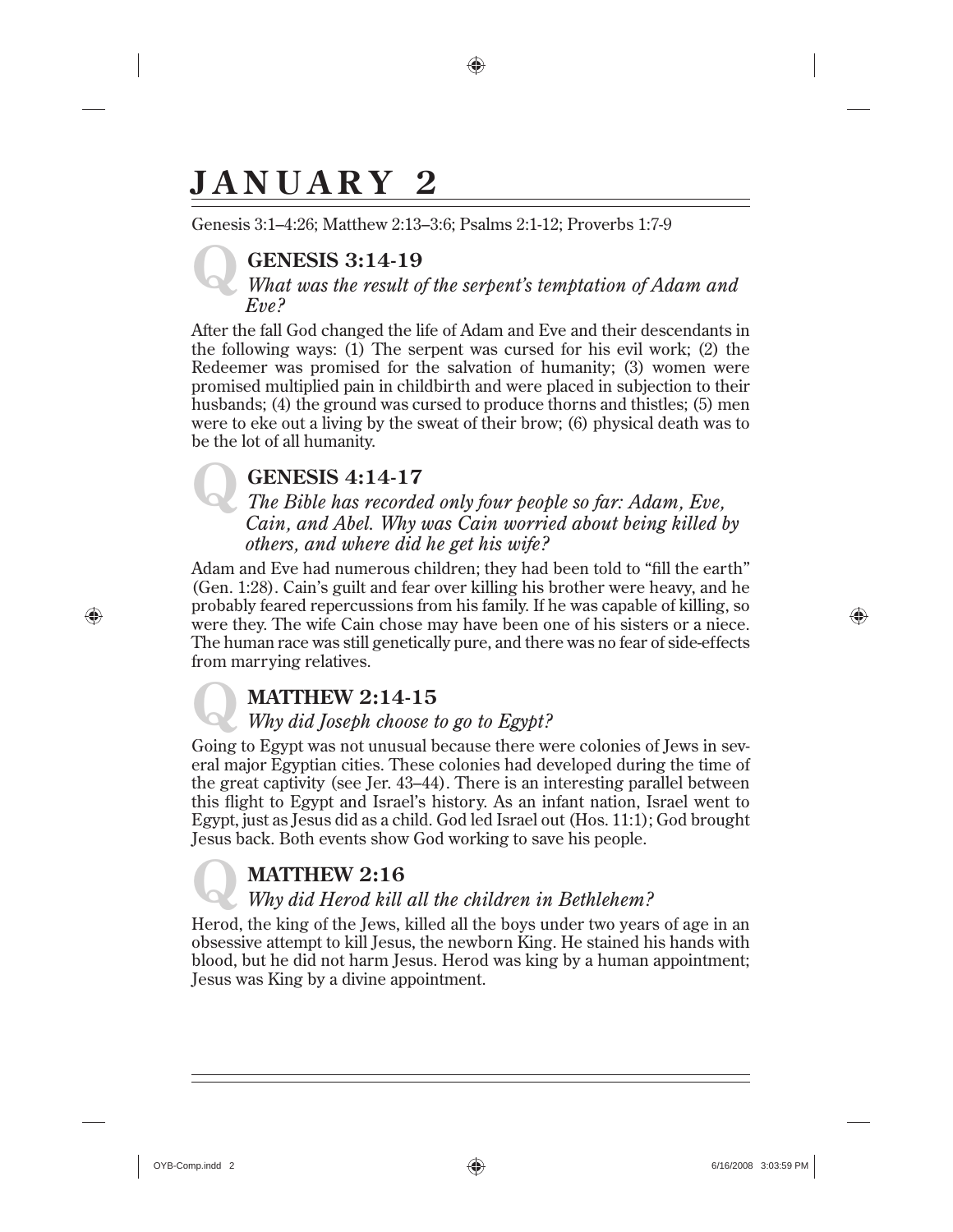Genesis 5:1–7:24; Matthew 3:7–4:11; Psalms 3:1-8; Proverbs 1:10-19

# **Q GENESIS 5:25-27** *How did these people live so long?*

Some believe that the ages listed here were lengths of family dynasties rather than ages of individual men. Those who think these were actual ages offer three explanations: (1) the human race was more genetically pure in this early time period, so there was less disease to shorten life spans; (2) no rain had yet fallen on the earth, and the expanse of water "above" (Gen. 1:7) kept out harmful cosmic rays and shielded people from environmental factors that hasten aging; (3) God gave people longer lives so they would have time to "fill the earth" (Gen. 1:28).

# **Q GENESIS 7:17-24**<br>*Was the flood a local event, or did it cover the entire earth?*

A universal flood was certainly possible. There is enough water on the earth to cover all dry land (the earth began that way; see Gen. 1:9-10). Afterward, God promised never again to destroy the earth with a flood. Thus this flood must have either covered the entire earth or destroyed all the inhabitants of the earth. God's reason for sending the flood was to destroy all the earth's wickedness. It would have taken a major flood to accomplish this.

## **Q MATTHEW 3:16-17**

### *What is the doctrine of the Trinity?*

The doctrine of the Trinity means that God is three persons and yet one in essence. In this passage, all three persons of the Trinity are present and active. God the Father speaks; God the Son is baptized; God the Holy Spirit descends on Jesus. God is one, yet in three persons at the same time. This is one of God's incomprehensible mysteries. Other Bible references that speak of the Father, Son, and Holy Spirit are Matthew 28:19; John 15:26; 1 Corinthians 12:4-13; 2 Corinthians 13:14; Ephesians 2:18; 1 Thessalonians 1:2-5; and 1 Peter 1:2.

## **Q MATTHEW 4:8-9** *Did the devil have the power to give Jesus the kingdoms of the world, or did God, the creator of the world, have control over these kingdoms?*

The devil may have been lying about his implied power, or he may have based his offer on his temporary control and free reign over the earth because of humanity's sinfulness. Jesus' temptation was to take the world as a political ruler right then, without carrying out his plan to save the world from sin. Satan was trying to distort Jesus' perspective by making him focus on worldly power and not on God's plans.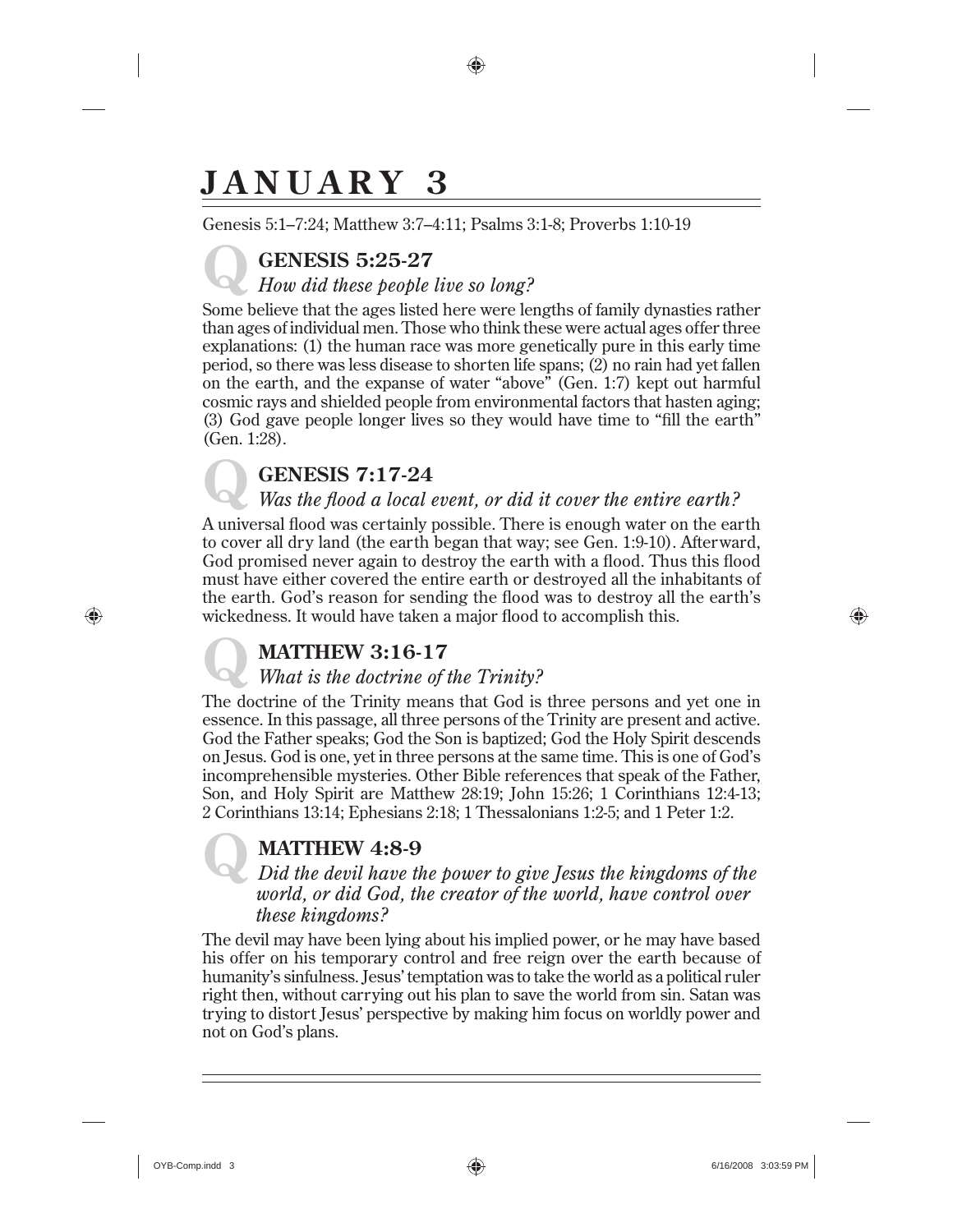Genesis 8:1–10:32; Matthew 4:12-25; Psalms 4:1-8; Proverbs 1:20-23

**Q GENESIS 9:1-17** *Did God change his relationship with humanity after the fl ood?*

Following the flood, God made a covenant with Noah. According to Genesis, the agreement specified that:  $(1)$  there would always be the seasons of the year with planting and harvest (8:22); (2) Noah and his family would replenish the earth  $(9:1)$ ;  $(3)$  law and government were to be reinstituted  $(9:1-6)$ ;  $(4)$ meat, except for the blood, and vegetables were to be given to humanity for food  $(9:3-4)$ ; and  $(5)$  there would never again be a universal flood  $(9:15)$ .

# **Q GENESIS 9:25** *Does Genesis 9:25 support racial prejudice and slavery?*

Noah's curse wasn't directed toward any particular race, but rather at the Canaanite nation—a nation God knew would become wicked. The curse was fulfilled when the Israelites entered the promised land and drove the Canaanites out (see Joshua).

## **Q GENESIS 10:8-9**

*Who was Nimrod?*

Not much is known about him except that he was a warrior, mighty hunter, and hero, the son of Cush. Although he was called "blessed of God," he is also considered by some to be the founder of the great, godless Babylonian Empire (Gen. 10:11-12). This was the land adjacent to Assyria later called "the land of Nimrod" (Mic. 5:6).

**Q MATTHEW 4:17** *What is the difference between the "Kingdom of Heaven" and the "Kingdom of God"?*

The "Kingdom of Heaven in Matthew has the same meaning as the "Kingdom of God" in Mark and Luke. Matthew uses this phrase because he was writing to the Jews, and they, out of their intense reverence and respect, did not pronounce God's name. Since heaven is God's dwelling place, the word "heaven" is a circumlocution for "God."

# **Q MATTHEW 4:23** *Why did Jesus teach in the synagogues?*

Most towns that had ten or more Jewish families had a synagogue. The building served as a religious gathering place and as a school. It was customary for the leader of a synagogue to invite visiting rabbis like Jesus to speak.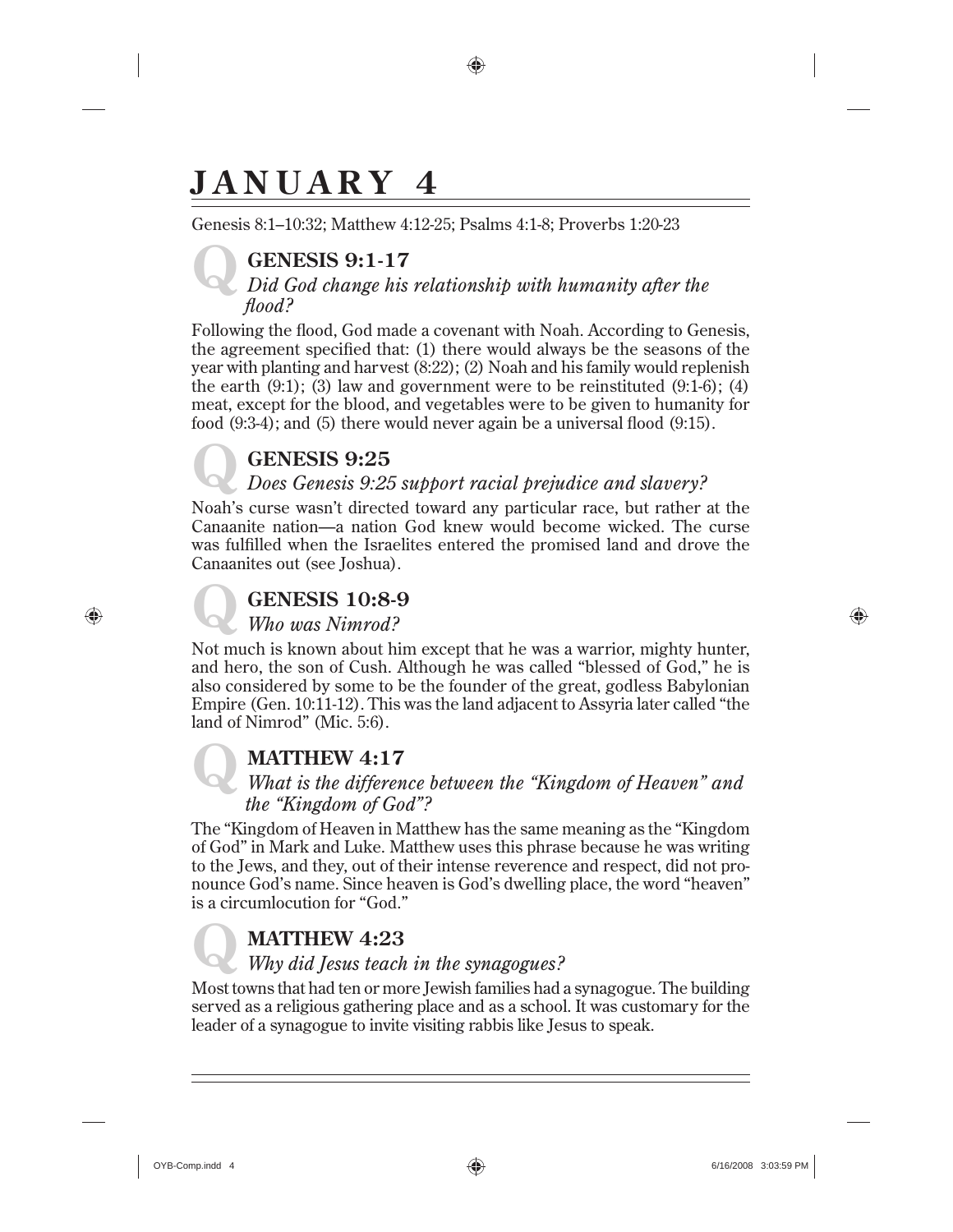Genesis 11:1–13:4; Matthew 5:1-26; Psalms 5:1-12; Proverbs 1:24-28

## **Q GENESIS 11:3-4**

*What was this tower?*

The tower of Babel was most likely a ziggurat, a common structure in Babylonia at this time. Most often built as temples, ziggurats looked like pyramids with steps or ramps leading up the sides. Ziggurats stood as high as three hundred feet and were often just as wide; thus they were the focal point of the city.

# **Q GENESIS 12:11-13** *Why did Abram want to deceive the Egyptians?*

Abram was acting out of fear when he asked Sarai to tell a half-truth and say she was his sister. She *was* his half sister, but she was also his wife (see Gen. 20:12). Abram's intent was to deceive the Egyptians. He feared that if they knew the truth, they would kill him to get Sarai. She would have been a desirable addition to Pharaoh's harem because of her wealth, beauty, and potential for political alliance. As Sarai's brother, Abram would have been given a place of honor. As her husband, however, his life would be in danger, because Sarai could not enter Pharaoh's harem unless Abram was dead. So Abram told only half the truth and lost faith in God's protection, even after all God had promised him.

## **Q MATTHEW 5:17-20** *If Jesus did not come to abolish the law, does the Old Testament law still apply to us today?*

In the Old Testament, there were three categories of law: ceremonial, civil, and moral. (1) The *ceremonial law* related specifically to Israel's worship (see Lev. 1:2-3). Its primary purpose was to point forward to Jesus Christ; these laws, therefore, were no longer necessary after Jesus' death and resurrection. While we are no longer bound by ceremonial laws, the principles behind them—to worship and love a holy God—still apply. (2) The "civil law" applied to daily living in Israel (see Deut. 24:10-11). Because modern society and culture are so radically different from that time and setting, all of these guidelines cannot be followed specifically. But the principles behind the commands are timeless and should guide our conduct. (3) The *moral law* (such as the Ten Commandments) is the direct command of God, and it requires strict obedience (see Exod. 20:13, for example). The moral law reveals the nature and will of God, and it still applies today.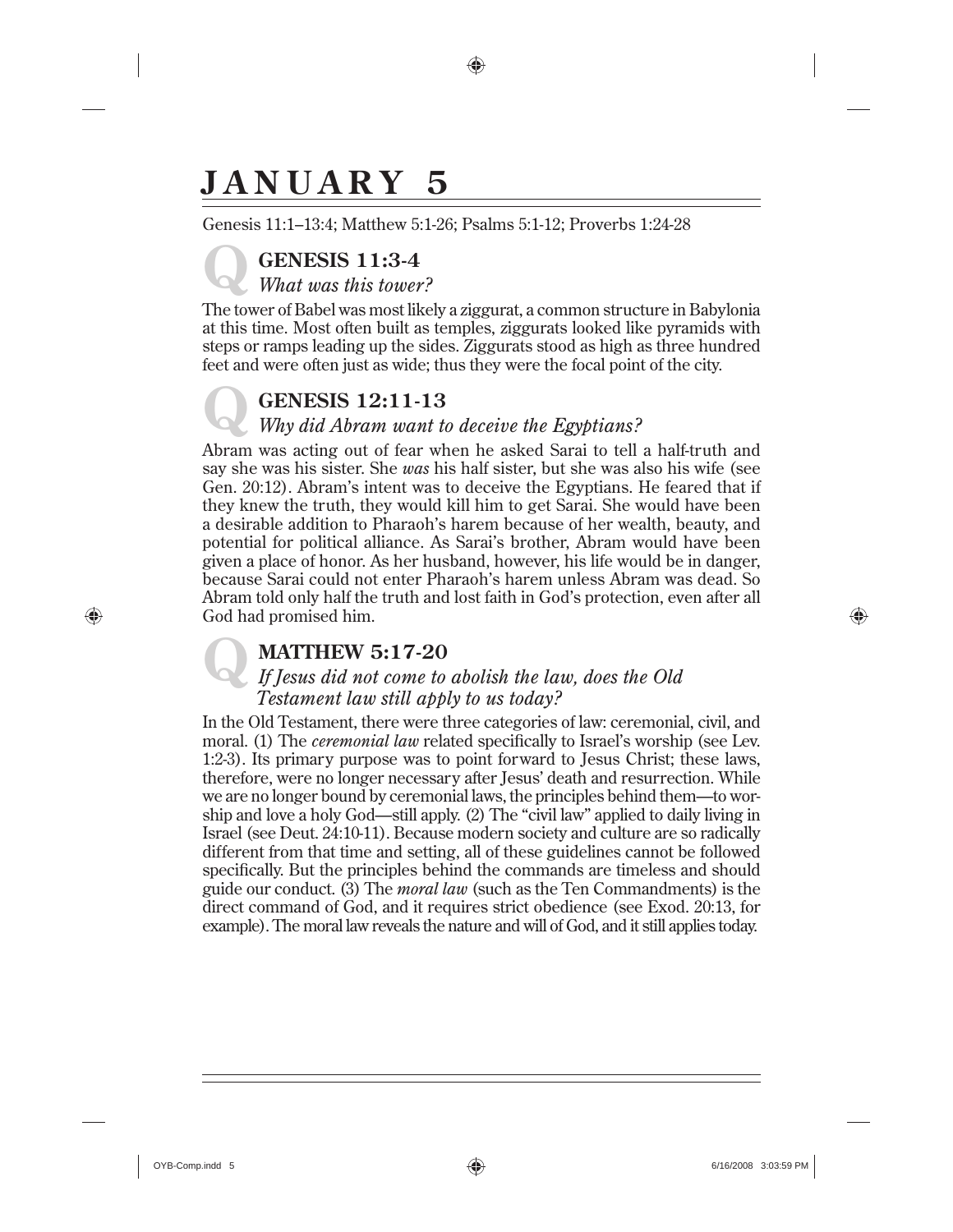Genesis 13:5–15:21; Matthew 5:27-48; Psalms 6:1-10; Proverbs 1:29-33

## **Q GENESIS 14:18**

*Who was Melchizedek?*

He was obviously a God-fearing man, for his name means "king of righteousness," and king of Salem means "king of peace." He was a "priest of God Most High" (Heb. 7:1-2). He recognized God as Creator of heaven and earth. What else is known about him? Four main theories have been suggested. (1) Melchizedek was a respected king of that region. Abram was simply showing him the respect he deserved. (2) The name Melchizedek may have been a standing title for all the kings of Salem. (3) Melchizedek was a type of Christ (Heb. 7:3). A type is an Old Testament event or teaching that is so closely related to what Christ did that it illustrates a lesson about Christ. (4) Melchizedek was the appearance on earth of the preincarnate Christ in a temporary bodily form.

**Q MATTHEW 5:27-28** *Did Jesus teach that we should not be interested in the opposite sex?*

The Old Testament law said that it is wrong for a person to have sex with someone other than his or her spouse (Exodus 20:14). But Jesus said that the "desire" to have sex with someone other than your spouse is mental adultery and thus sin. Jesus emphasized that if the "act" is wrong, then so is the "intention." To be faithful to your spouse with your body but not your mind is to break the trust so vital to a strong marriage. Jesus is not condemning natural interest in the opposite sex or even healthy sexual desire, but the deliberate and repeated filling of one's mind with fantasies that would be evil if acted out.

# **Q MATTHEW 5:29-30**<br>*Did Jesus teach that people should disfigure themselves?*

When Jesus said to get rid of your hand or your eye, he was speaking figuratively. He didn't mean literally to gouge out your eye, because even a blind person can lust. But if that were the only choice, it would be better to go into eternity with one eye or hand than to go to hell with two. We sometimes tolerate sins in our lives that, left unchecked, could eventually destroy us. It is better to experience the pain of removal (getting rid of a bad habit or something we treasure, for instance) than to allow the sin to bring judgment and condemnation.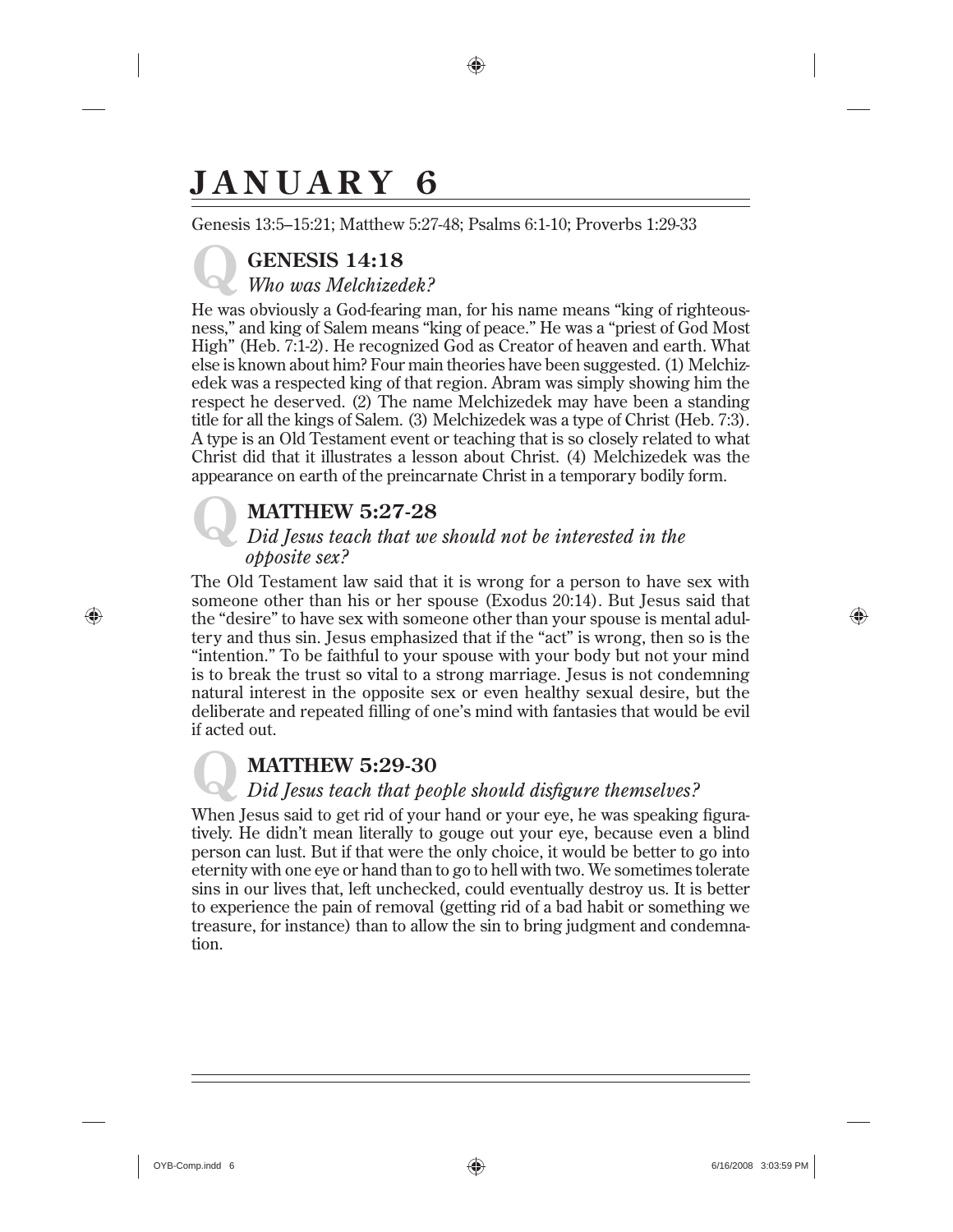Genesis 16:1–18:19; Matthew 6:1-24; Psalms 7:1-17; Proverbs 2:1-5

# **Q GENESIS 17:2-8** *Why did God repeat his covenant to Abram?*

Twice before, he had mentioned this agreement (Gen. 12 and 15). Here, however, God was bringing it into focus and preparing to carry it out. He revealed to Abram several specific parts of his covenant: (1) God would make Abram the father of a mighty nation; (2) many nations and kings would descend from him; (3) God would continue to reveal himself to Abram's descendants; (4) God would give Abram's descendants the land of Canaan.

## **Q GENESIS 17:9-10**

### *Why did God require circumcision?*

(1) As a sign of obedience to him in all matters. (2) As a sign of belonging to his covenant people. Once circumcised, there was no turning back. The man would be identified as a Jew forever. (3) As a symbol of "cutting off" the old life of sin, purifying one's heart and dedicating oneself to God. (4) Possibly as a health measure. Circumcision more than any other practice separated God's people from their pagan neighbors. In Abraham's day, this was essential to develop the pure worship of the one true God.

# **Q MATTHEW 6:2** *What is a hypocrite?*

The original Greek word means a play-actor. The English meaning is usually someone who deliberately claims to be what he or she is not. In the New Testament only Christ used the term applying it to scribes and Pharisees where they were blind to their own faults (Matt. 7:5), God's workings (Luke 12:56), and true values (Luke 13:15), overvaluing tradition (Matt. 15:7) and loving display (Matt. 6:2, 5, 16). The term "hypocrites," as used here, describes people who do good acts for appearances only—not out of compassion or other good motives. Their actions may be good, but their motives are hollow.

# **Q MATTHEW 6:24** *What is mammon?*

This word occurs only in Matthew 6:24, (KJV); Luke 16:9, 11, 13, and is a transliteration of an Aramaic word meaning wealth or profit. Jesus sees in it a self-centered covetousness which claims people's hearts and thus alienates them from God. When a person owns something, in reality it owns him. Since humanity belongs to its creator, mammon here seems to be a rival to God. Thus the servant of mammon is an idol-worshiper and wealth is the object of his worship.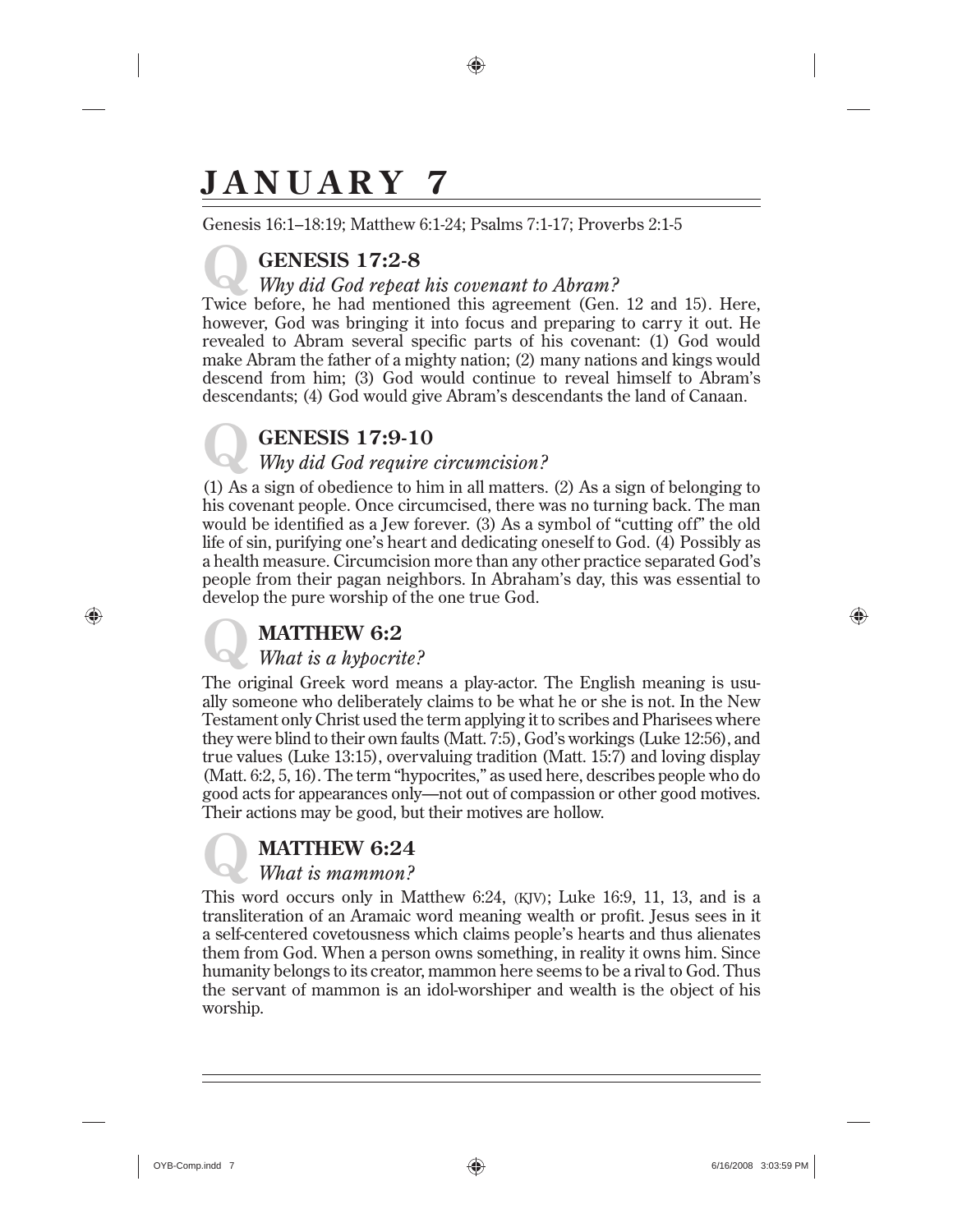Genesis 18:20–19:38; Matthew 6:25–7:14; Psalms 8:1-9; Proverbs 2:6-15

## **Q GENESIS 19:1**

*Where was Sodom?*

Sodom, Gomorrah, Admah, Zeboiim, and Bela or Zoar (Gen. 14:2) were called the Cities of the Plain. Scholars say they were located either north of the Dead Sea, or lie buried beneath the southern tip of the Dead Sea. The cities were probably destroyed by an earthquake accompanied by an explosion of gaseous deposits.

# **Q GENESIS 19:1** *Why was Lot sitting in the gate of Sodom?*

The gateway of the city was the meeting place for city officials and other men to discuss current events and transact business. It was a place of authority and status where a person could see and be seen. Evidently Lot held an important position in the government or was associated with those who did, because the angels found him at the city gate. Perhaps Lot's status in Sodom was one reason he was so reluctant to leave (Gen. 19:16, 18-22).

## **Q GENESIS 19:30-38** *Why doesn't the Bible openly condemn Lot's daughters for what they did?*

In many cases, the Bible does not judge people for their actions. It simply reports the events. However, incest is clearly condemned in other parts of Scripture (Lev. 18:6-18; 20:11, 12, 17, 19-21; Deut. 22:30; 27:20-23; Ezek. 22:11; 1 Cor. 5:1). Perhaps the consequence of their action—Moab and Ammon became enemies of Israel—was God's way of judging their sin.

# **Q MATTHEW 7:6** *What does the swine represent in Matthew 7:6?*

Pigs were unclean animals according to God's law (Deut. 14:8). Anyone who touched an unclean animal became "ceremonially unclean" and could not go to the temple to worship until the uncleanness was removed. Jesus says that we should not entrust holy teachings to unholy or unclean people. It is futile to try to teach holy concepts to people who don't want to listen and will only tear apart what we say.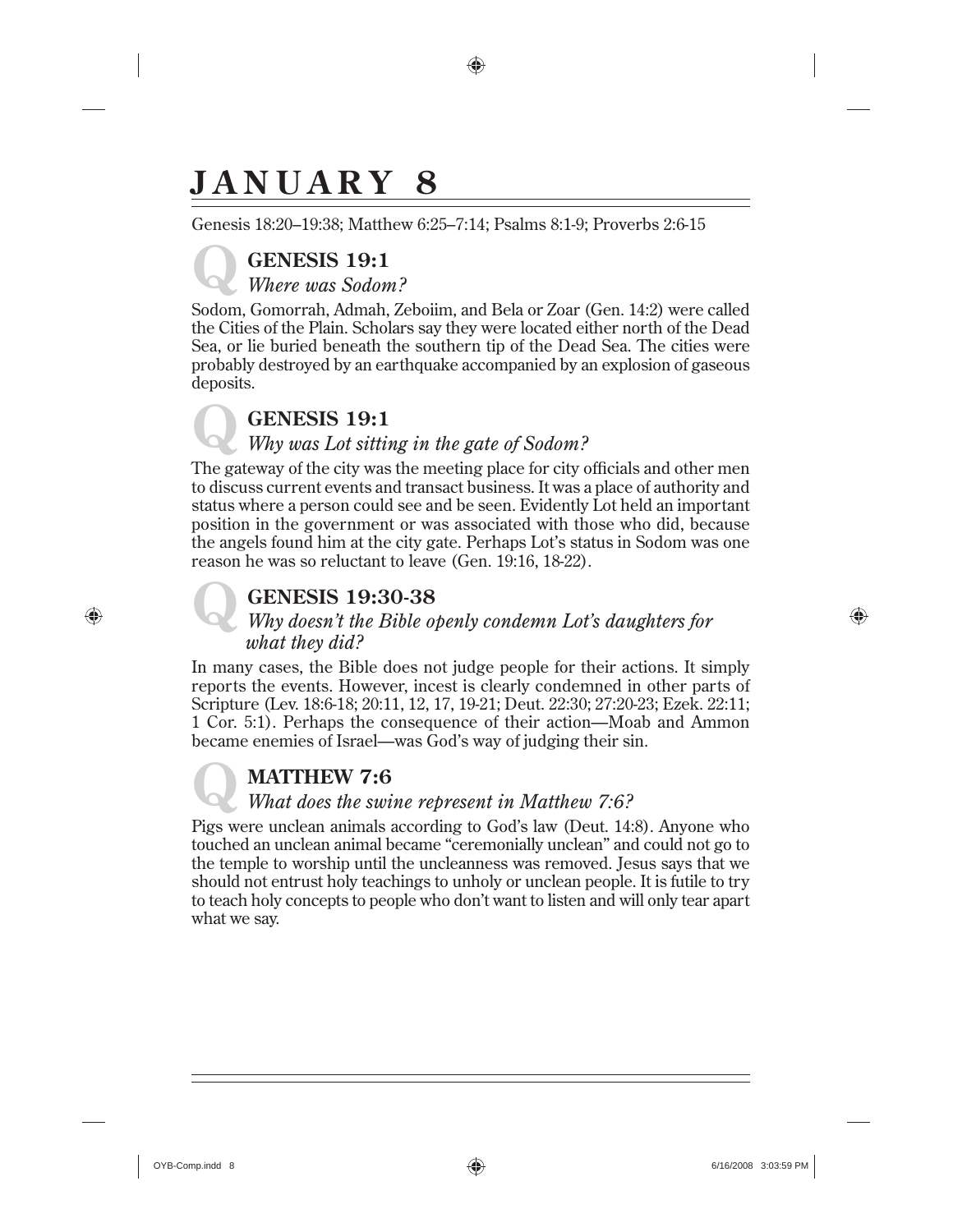Genesis 20:1–22:24; Matthew 7:15-29; Psalms 9:1-12; Proverbs 2:16-22

# **Q GENESIS 21:18** *What happened to Ishmael, and who are his descendants?*

Ishmael became ruler of a large tribe or nation. The Ishmaelites were nomads living in the Desert of Sinai and Paran, south of Israel. One of Ishmael's daughters married Esau, Ishmael's nephew (Gen. 28:9). The Bible pictures the Ishmaelites as hostile to Israel and to God (Ps. 83:6).

# **Q GENESIS 22:7-8**<br>*Why did God ask Abraham to perform human sacrifice?*

Pagan nations practiced human sacrifice, but God condemned this as a terrible sin (Lev. 20:1-5). God did not want Isaac to die, but he wanted Abraham to sacrifice Isaac in his heart so it would be clear that Abraham loved God more than he loved his promised and long-awaited son. Isaac is a type of Christ. He was an only son. His father offered him up as a sacrifice. Through Isaac came the descendants of Abraham. Abraham believed that if he offered Isaac as a sacrifice. God would raise Isaac from the dead (Heb. 11:17-19). Like Isaac, Christ was an only Son who was offered and who was raised from the dead. Through his death and resurrection came the children of God.

### **Q MATTHEW 7:15, KJV**

### *What is a false prophet?*

False prophets were common in Old Testament times. They prophesied only what the king and the people wanted to hear, claiming it was God's message. Scripture abounds with warnings against false prophets. They are called treacherous, covetous, crafty, drunken, immoral, and profane. False teachers are just as common today. Jesus says to beware of those whose words sound religious but who are motivated by money, fame, or power. You can tell who they are because in their teaching they minimize Christ and glorify themselves.

# **Q MATTHEW 7:21** *What does the word "Lord" mean?*

The title "Lord" (Greek *kyrios*) is applied to Jesus Christ nearly seven hundred times in the New Testament. The word *kyrios* was used as the equivalent of *Yahweh* in the ancient Greek translation of the Old Testament, the Septuagint. It is so used in the New Testament, too. Thus Jesus Christ is identified with Yahweh in the use of *kyrios* (Lord). Jesus the Christ is called *Lord* because he is Yahweh, or God.